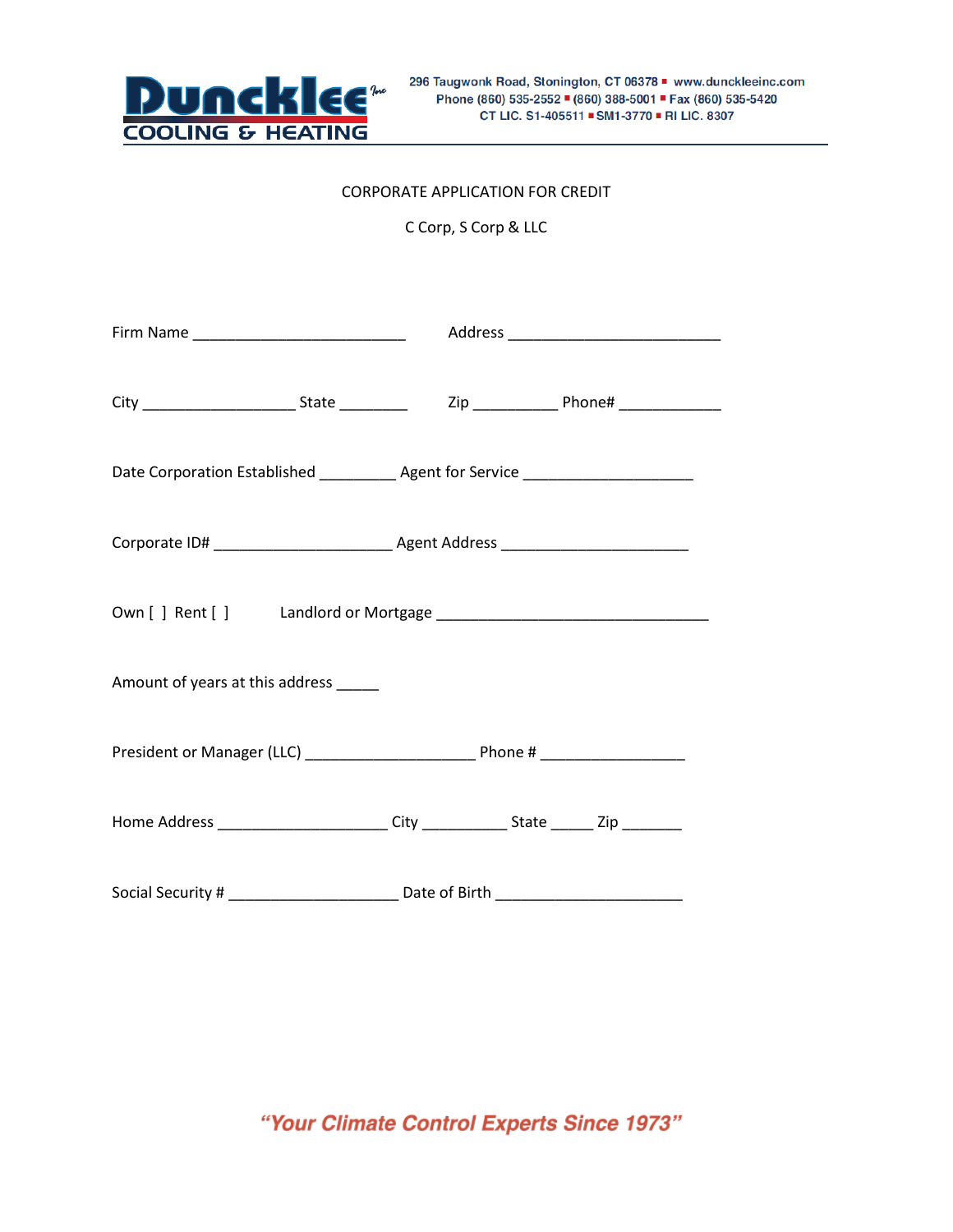

| Home Address __________________________City ______________State ________Zip ___________              |  |  |  |  |  |
|------------------------------------------------------------------------------------------------------|--|--|--|--|--|
|                                                                                                      |  |  |  |  |  |
| Phone # ________________ Social Security# ________________ Date of Birth ___________________________ |  |  |  |  |  |
| Home Address ________________________City _______________State _______ Zip __________                |  |  |  |  |  |
|                                                                                                      |  |  |  |  |  |
| Bank Address _________________________City _____________State ________Zip ___________                |  |  |  |  |  |
|                                                                                                      |  |  |  |  |  |
| Please give several other credit references and locations:                                           |  |  |  |  |  |
|                                                                                                      |  |  |  |  |  |
|                                                                                                      |  |  |  |  |  |

"Your Climate Control Experts Since 1973"